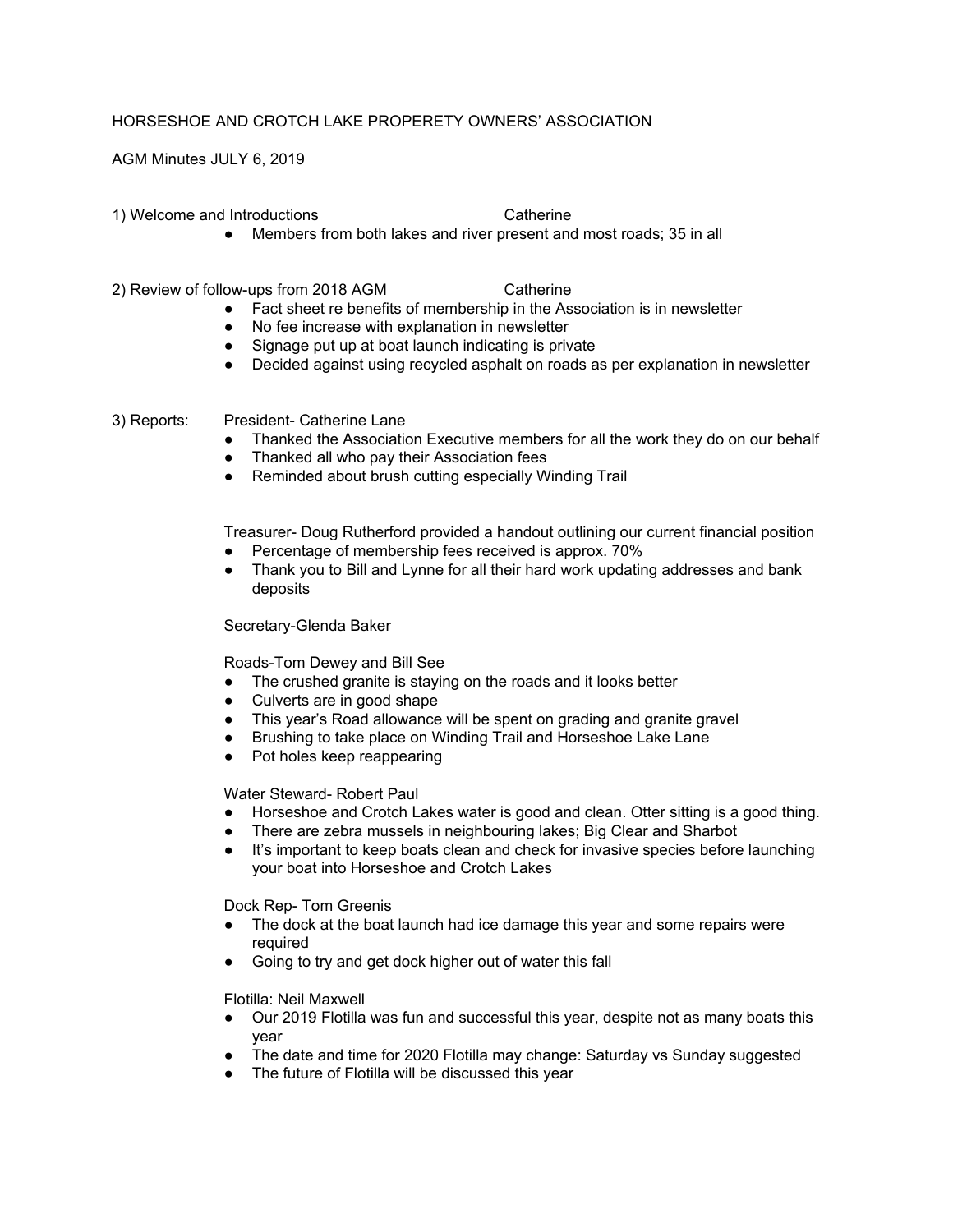4) Remarks from Mayor Frances Smith

- The Official Plan, Draft #2 will be discussed at three open houses at the Ompah Community Hall; July 31, Aug 7, and Aug 14
- Central Frontenac has a new building inspector (he was previously a builder)
- Eastern Ontario Regional Network (EORN) is a 213-Million-dollar project regarding the need for effective, faster Internet and cell phone coverage in Eastern Ontario
- Please use our Libraries
- There are limited funds to fix roads. Road crews are currently working on pot holes and are behind in patching. The township is looking into the possibility of Micro Surfacing. There is also a opening for a Public Works Supervisor
- A member raised a concern about Medical Service and geographic boundaries; the mayor agreed to look into the matter.

5) Possible signage to id "Members in Good Standing" Sil Jacobs

- Signage will identify HCLPOA members who pay their dues
- Plaques will promote ownership and pride
- Each wooden plaque will have an identifier for current year dues paid.
- Prototype for signage was presented by Sil Jacobs. Each wooden plaque will have an emblem and an option of colours is available
- There will be a minimal labour cost to the Association for each sign of \$4; for materials only as Sil is providing labour
- Response from members very positive
- Other suggestions re encouraging payment: in newsletter say where and how can pay; use the website; signage on roads to show what Association does eg "this road maintained by HCLPOAS. Have you paid your dues?"

● 6) Info re FOCA Catherine

- FOCA insurance provides liability coverage
- Access to FOCA newsletter
- Lobbying
- Provides educating information to members of cottage associations

7) Info re Watersheds Canada/Quinte Conservation Natural Edge Programme [\(naturaledge@watersheds.ca](mailto:naturaledge@watersheds.ca) or call 613 264-1244) Catherine

- Natural Edge is a program that has skilled people who will access, plan and plant waterfront property at the waterline
- 8) Early Bird Draw Winner **Douglass Communist Communist Communist Communist Communist Communist Communist Communist Communist Communist Communist Communist Communist Communist Communist Communist Communist Communist Commun**

- Congratulations to Tim and Wendy White; they won a free membership for one year
- 9) Elections: No new nominations were presented. The following positions will continue to be held by: President: Catherine Lane Secretary: Glenda Baker Treasurer: Doug Rutherford Water Steward: Robert Paul Roads: Bill See, Tom Dewey Dock Rep: Tom Greenis Members at large: Neil Maxwell Sil Jacobs